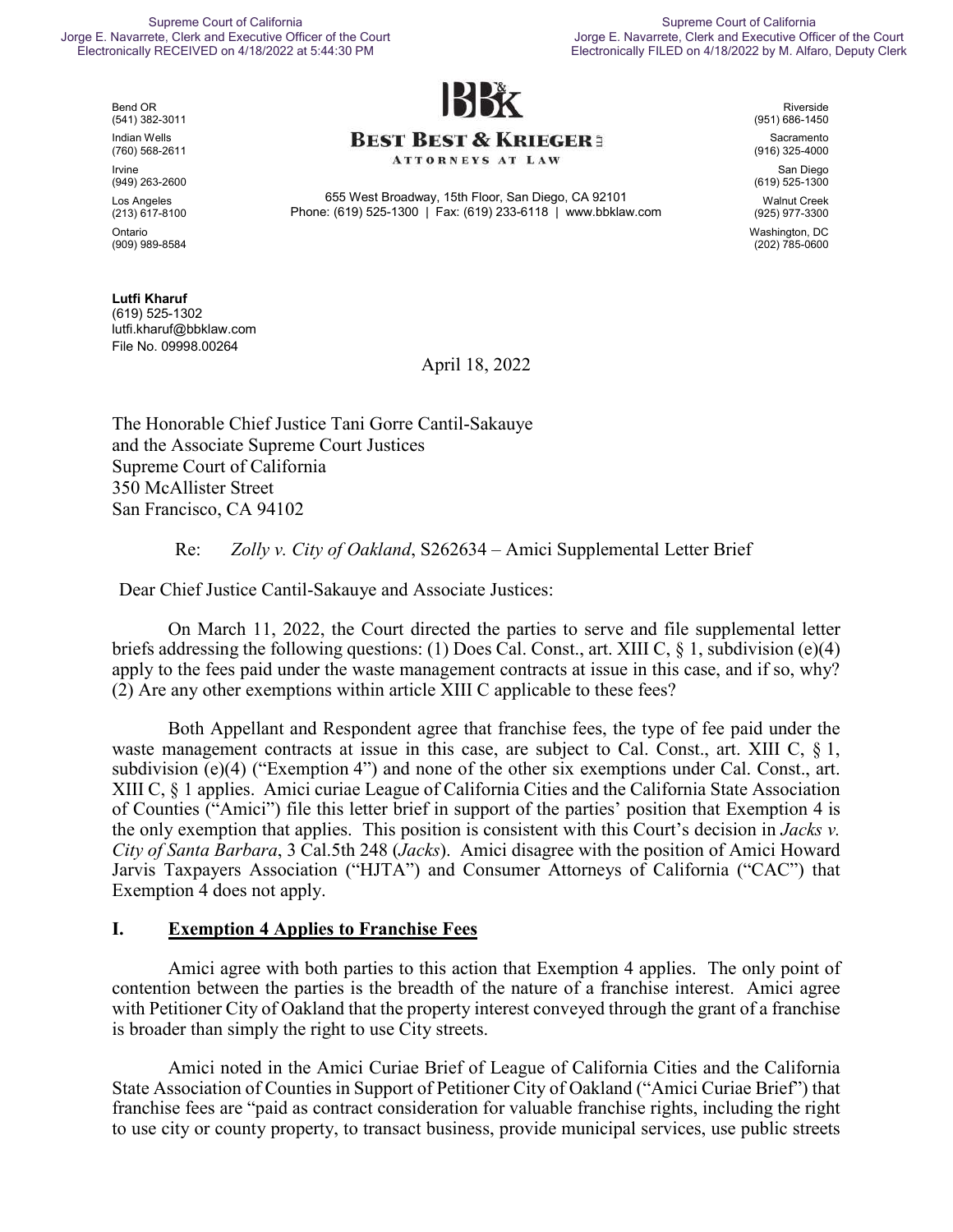The Honorable Chief Justice Tani Gorre Cantil-Sakauye and the Associate Supreme Court Justices April 18, 2022 Page 2

or other public places, and to operate a public utility." (Amici Curiae Brief, at p. 11.) This position is based on precedent of this Court and others, including most recently in *Jacks*, that "the right to use public streets or rights-of-way is a property interest" and "a franchise is a form of property, and a franchise fee is the purchase price of the franchise." (*Jacks*, at pp. 254, 262.)

Further, treatment of franchises demonstrates that they are a property interest encompassing more than simply the use of public streets. A franchise "is a special privilege conferred upon a corporation or individual by a government duly empowered legally to grant it." (*City of Oakland v. Hogan* (1940) 41 Cal.App.2d 333, 346*.*) According to the Court of Appeal in *Santa Barbara County Taxpayer Assn. v. Board of Supervisors* (1989) 209 Cal.App.3d 940, 949 (*Santa Barbara County Taxpayer Assn.*), "A franchise agreement is granted by a governmental agency to enable an entity to provide vital public services with some degree of permanence and stability, as in the case of franchises for utilities … A franchise is a grant of a possessory interest in public real property … In sum, franchise fees are paid for the governmental grant of a relatively long possessory right to use land, similar to an easement or a leasehold, *to provide essential services to the general public*." (emphasis added.) CAC narrowly reads *Santa Barbara County Taxpayer Assn.* to limit franchises to possessory interests in land (CAC's Supplemental Letter Brief), but in doing so, disregards the Court of Appeal's recognition that the franchise interest is also for the right to use public property *to provide public services*.

This Court articulated in *Jacks* that the "understanding that restrictions on taxation do not encompass amounts paid in exchange for property interests is confirmed by Proposition 26 … Although Proposition 26 strengthened restrictions on taxation by expansively defining 'tax' as 'any levy, charge, or exaction of any kind imposed by a local government' (Cal Const., art. XIII C, § 1, subd. (e)), it provided an exception for '[a] charge imposed for entrance to or use of local government property, or the purchase, rental, or lease of local government property.' (*Id*., subd. (e)(4).)" (*Jacks*, at pp. 262-263.)

The parties to this litigation agree that the franchise fees are for the "use of local government property" and fit squarely within Exemption 4. The historic designation and treatment of franchises and franchise fees, as described above, demonstrate that the property interest conveyed through the grant of franchise rights is broader than the use of public streets. Amici therefore support the reasoning stated by the parties in their supplemental letter briefs filed on April 4, 2022 and their replies filed April 11, 2022, to the extent they agree, and Amici agree with petitioner City of Oakland with respect to the breadth of the property interest conveyed.

Despite this clear precedent and agreement by both parties to this litigation, both HJTA and CAC attempt to mischaracterize the nature of the property interest conveyed through a franchise. HJTA incorrectly contends that that Petitioner is not granting waste haulers the right to enter or use public property because businesses possess such a right for free. (HJTA's Supplemental Letter Brief.) CAC contends, on the other hand, that the property interest conveyed through a franchise is "incidental" to the grant of a monopoly to haul trash. (CAC's Supplemental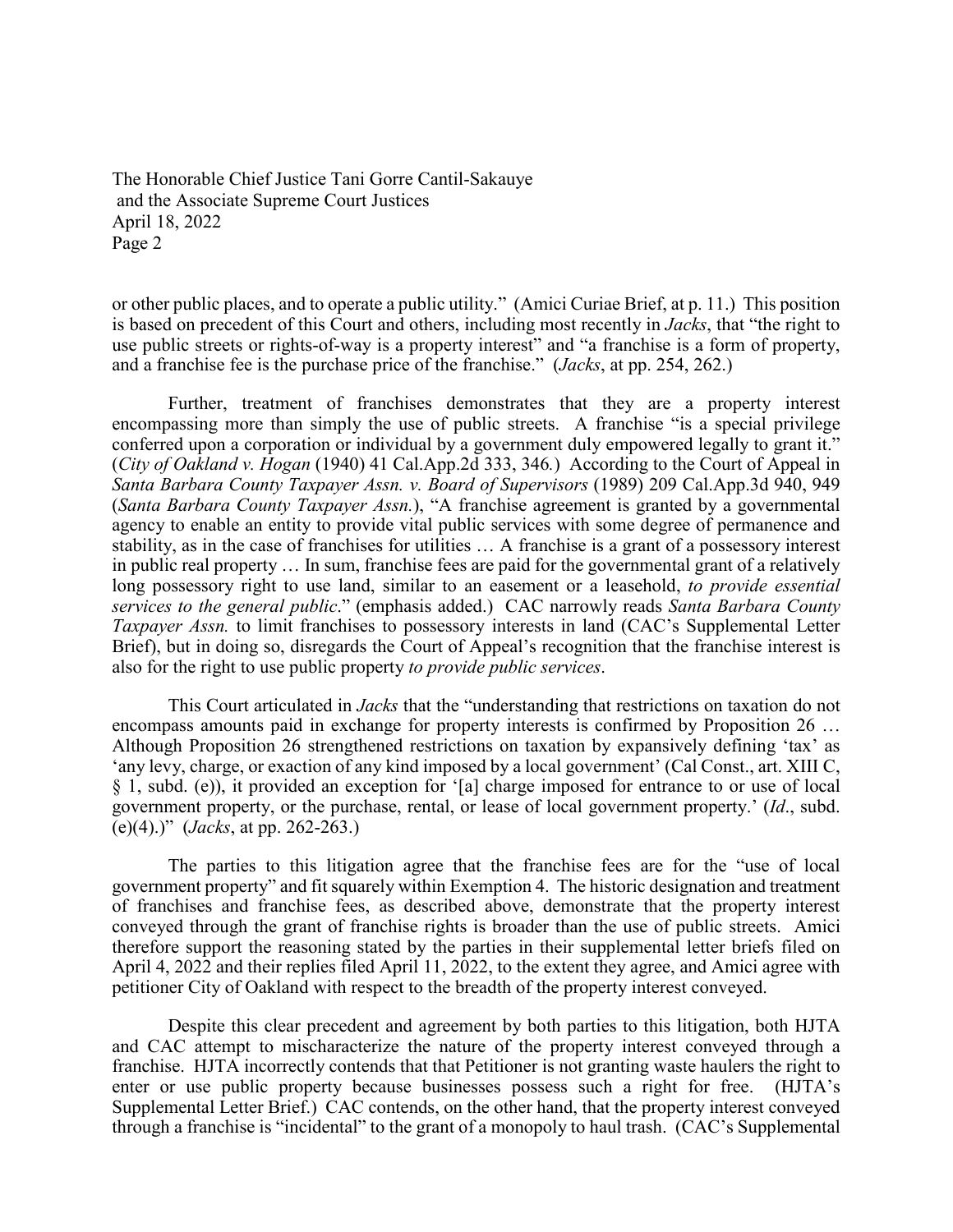The Honorable Chief Justice Tani Gorre Cantil-Sakauye and the Associate Supreme Court Justices April 18, 2022 Page 3

Letter Brief.) However, these positions directly contradict this Court's finding that a "franchise to use public streets or rights-of-way is a form of property." (*Jacks*, at p. 262.) As described above, the property interest conveyed through the grant of a franchise is more broad and complex than the use of public streets. (*See, e.g., City of Santa Cruz v. Pacific Gas & Electrict Co.* (2000) 82 Cal.App.4th 1167, 1171 [stating a city franchise grants a utility "the right to use city streets to distribute electricity" and, "[n]ormally the utility is charged a franchise fee as consideration for that privilege"].)

Neither HJTA nor CAC provide any case law to support their contention that a public agency is prohibited from charging for the use of the public right-of-way, particularly for the purpose of providing public services, and fail to mention how their arguments can be squared with the most common fee imposed on the public to travel in the public right-of-way – tolls (See *Tulare County v. City of Dinuba* (1922) 188 Cal. 664, 670 (["the gross receipt charge under the Broughton Act is neither a tax nor a license, but is obviously a toll or charge, which the holder of the franchise undertakes to pay as part of the consideration, for the privilege of using the avenues and highways occupied by the public utility…"]). HJTA attempts to draw an analogy between a business driving on a public street for commercial purposes without charge (such as Amazon, Uber, and Lyft) to a waste management company's use of the streets, to conclude that the latter should not be charged for driving on the public right-of-way, but the analogy is inapt. The California Integrated Waste Management Act limits provision of solid waste service to local agencies or solid waste enterprises (Pub. Resources Code § 40058) and expressly recognizes that solid waste handling services may be provided by a franchise, "under terms and conditions prescribed by the governing body of the local governmental agency," which includes negotiated franchise fees. (Pub. Resources Code § 40059.)

#### **II. CAC and HJTA Incorrectly State That Other Exemptions Under Article XIII C Apply to Franchise Fees**

Article XIII C, section 1 provides that a fee or charge that meets any of the exemptions set forth therein is exempt from the definition of a tax. Only Exemption 4 applies to franchise fees; none of the other exemptions apply. HJTA mischaracterizes the nature of article XIII C, section 1 of the California Constitution by arguing that two other exemptions, section 1(e)(1) [for specific benefits or privileges] or section  $1(e)(3)$  [for licenses and permits, and other regulatory activity] apply to franchise fees. CAC argues section 1(e)(1) [for specific benefits or privileges] applies to franchise fees, and any property interest conveyed is merely "incidental." However, those arguments are flawed and at odds with the parties' position. More importantly, they are at odds with this Court's holding in *Jacks* that "a franchise is a form of property, and a franchise fee is the price paid for the franchise." (*Jacks*, at p. 267.)

In distinguishing franchise fees, this Court in *Jacks* expressed that other types of fees discussed in *Sinclair Paint Co. v. State Bd. of Equalization* (1997) 15 Cal.4th 866 *–* such as the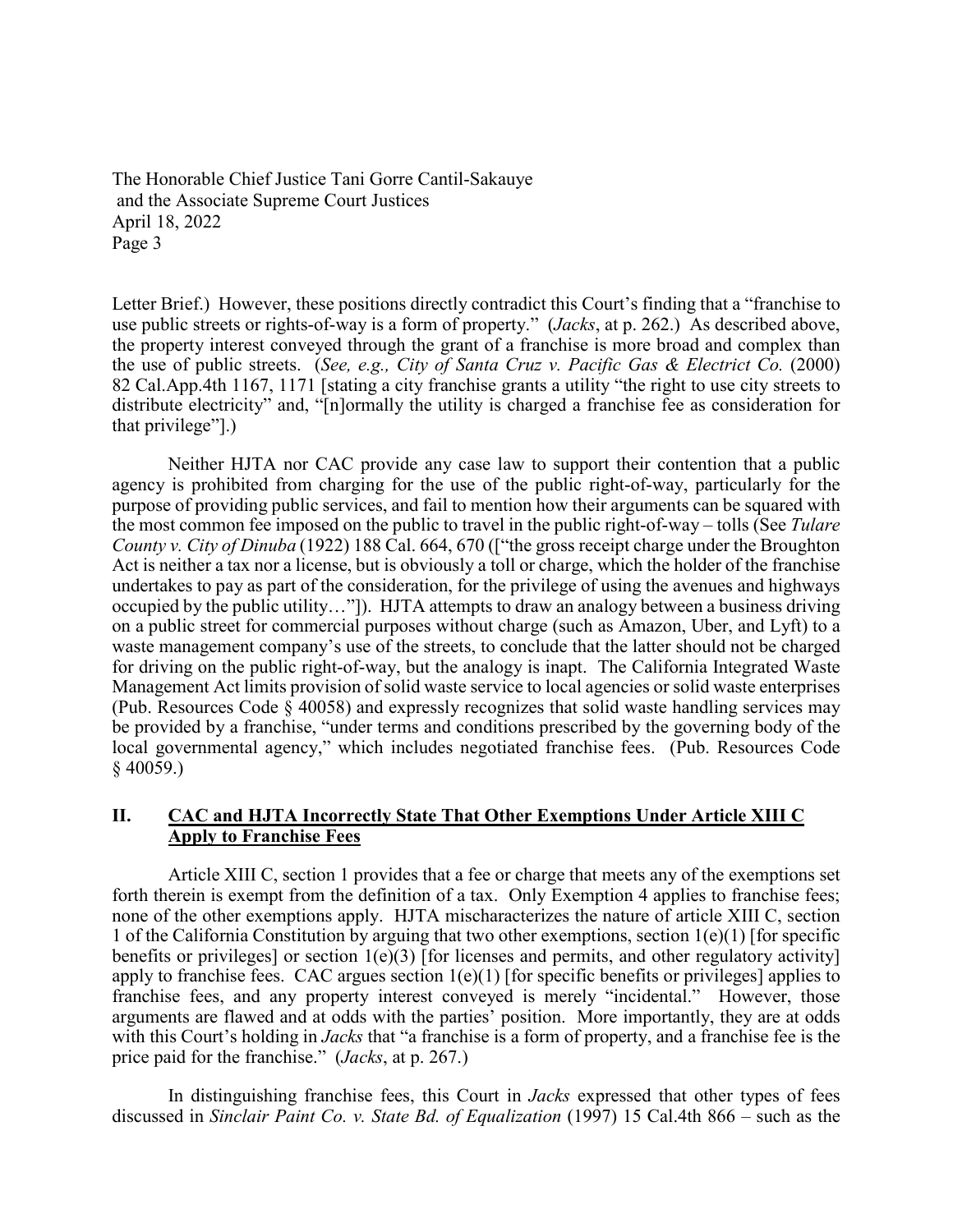The Honorable Chief Justice Tani Gorre Cantil-Sakauye and the Associate Supreme Court Justices April 18, 2022 Page 4

ones in sections  $1(e)(1)-(3)$  – were "restricted to an amount that had a reasonable relationship to the benefit or cost on which it was based" and based on "reasonable cost" while franchise fees were not. (*Jacks*, *supra*, at pp. 267-268.) On the other hand, franchise fees are "paid for an interest in government property [and] compensation for the use or purchase of a government *asset* rather than compensation for a cost." (*Id*. at p. 268.) In other words, franchise fees are subject to Exemption 4 without limitation as to "reasonable cost." (*See Schmeer v. County of Los Angeles* (2013) Cal.App.4th 1310, 1327 [excepting from the definition of a "tax" charges not exceeding the reasonable costs to the local government of providing specific benefits or regulatory services under Cal. Const., art. XIII C,  $\S$  1, subd. (e), items (1), (2) & (3)].) Similarly, the Court of Appeal in *Santa Barbara County Taxpayer Assn*. made clear that "fees paid for franchises are not taxes, user fees or regulatory licenses." (*Santa Barbara County Taxpayer Assn.*, *supra*, at p. 949.) HJTA's and CAC's position seems to conflict with established case law. HJTA's and CAC's attempts to shoehorn fees paid for a property interest conveyed by a public agency, which is not bound to cost, into separate cost-based exemptions, ignores the historic characterization of the nature of and purpose for franchise fees, as described in detail above.

Furthermore, this Court need not reach the question of whether any other exemption under Article XIII C aside from Exemption 4 applies. The inquiry into whether a fee is exempt from the definition of a "tax" ends once any exemption is found to be applicable.<sup>1</sup> Because franchise fees share the characteristics of a fee imposed under Exemption 4, the fees need only meet the requirements of that exemption to be exempt from the definition of a tax, even if they do not meet the requirements of another.

Sincerely,

Lug. Khay

Lutfi Kharuf of BEST BEST & KRIEGER LLP

Enclosures: Certificate of Compliance Certificate of Service

<sup>&</sup>lt;sup>1</sup> There may be situations, not presented by this case, where more than one exemption applies. In such situations, the relevant inquiry begins and ends with whether any exemption is found to apply. If the answer is yes, the fee or charge is exempt from the definition of a tax under the Constitution.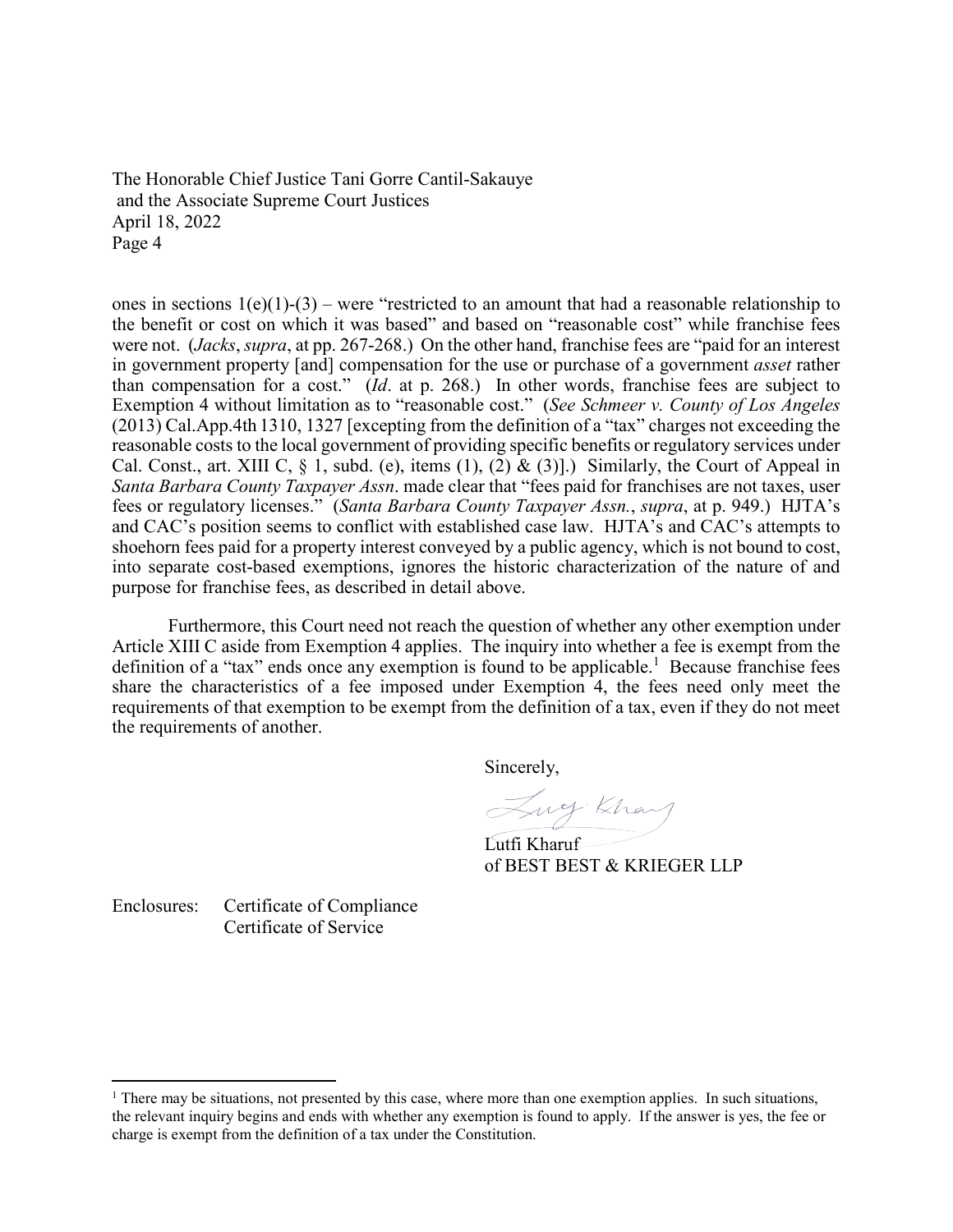### **CERTIFICATE OF COMPLIANCE**

Pursuant to Rule of Court  $8.520(c)(1)$  and  $(d)(2)$ , the undersigned hereby certifies that the computer program used to generate this brief indicates that it includes 1,791 words, including footnotes and excluding the parts identified in Rule  $8.520(c)(3)$ .

Dated: April 18, 2022

Lucy Khay

For BEST BEST & KRIEGER LLP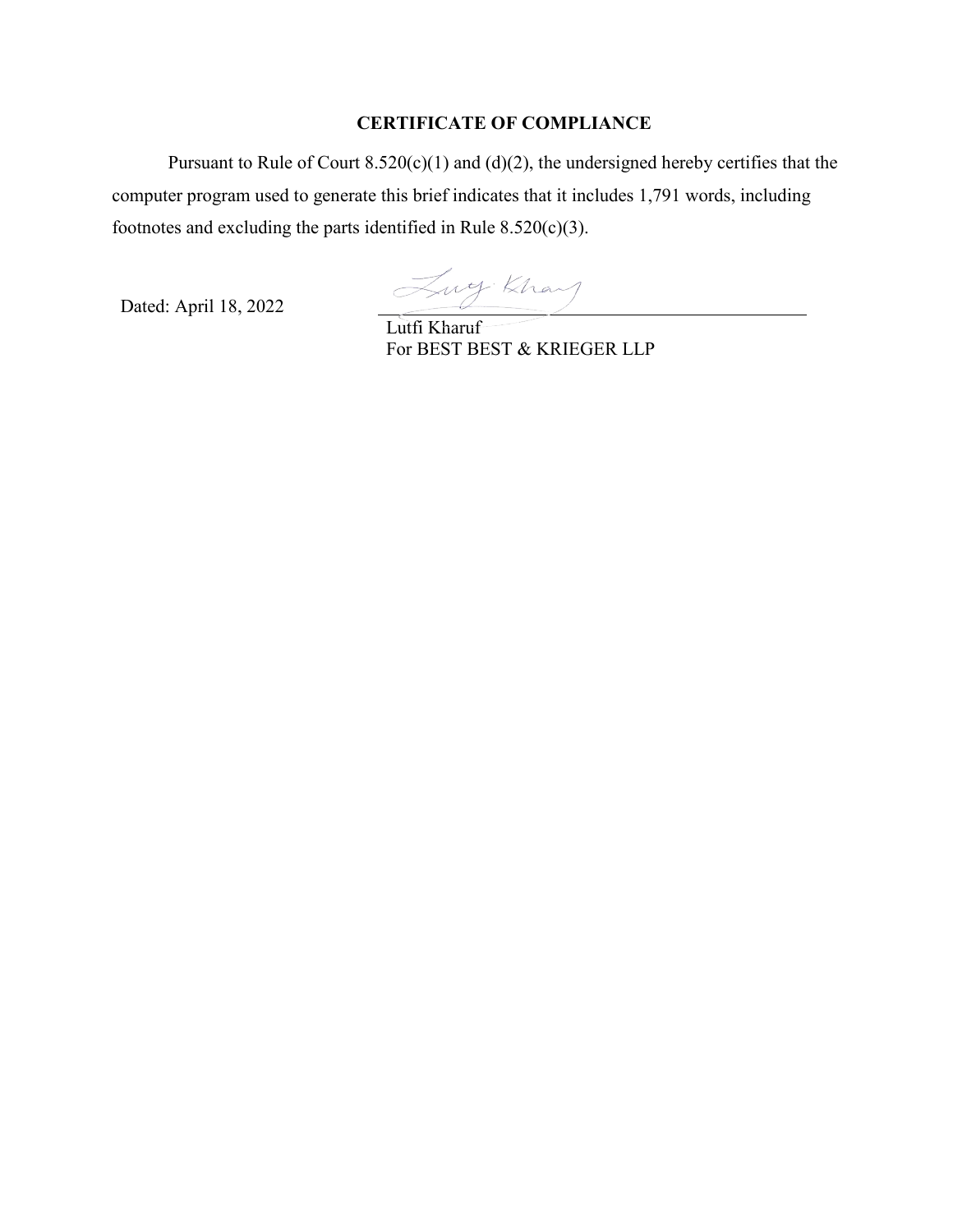#### **CERTIFICATE OF SERVICE**

*Robert Zolly v. City of Oakland* Case No. S262634

At the time of service I was over 18 years of age and not a party to this action. My business address is 500 Capitol Mall, Suite 1700, Sacramento, California 95814. On April 18, 2022, I served the following document(s):

#### **SUPPLEMENTAL LETTER BRIEF**

**By e-mail or electronic transmission.** Based on a court order or an agreement of the parties to accept service by e-mail or electronic transmission via Court's Electronic Filing System (EFS) operated by ImageSoft TrueFiling (TrueFiling) as indicated on the attached service list.

#### **SEE ATTACHED SERVICE LIST**

冈

 $\overline{\mathbf{x}}$ 

**By United States mail.** I enclosed the documents in a sealed envelope or package addressed to the persons at the addresses listed below (specify one):



Deposited the sealed envelope with the United States Postal Service, with the postage fully prepaid.

business practices. I am readily familiar with this business's practice for Placed the envelope for collection and mailing, following our ordinary collecting and processing correspondence for mailing. On the same day that correspondence is placed for collection and mailing, it is deposited in the ordinary course of business with the United States Postal Service, in a sealed envelope with postage fully prepaid.

I am a resident or employed in the county where the mailing occurred. The envelope or package was placed in the mail at Sacramento, California.

Clerk of the Court Hon. Paul D. Herbert Alameda County Superior Court 1221 Oak Street Oakland, CA 94612 (510) 263-4300

Trial Court Judge [Case No. RG16821376] *Via U.S. Mail*

I declare under penalty of perjury under the laws of the State of California that the above is true and correct. Executed on April 18, 2022, at Sacramento, California.

Claudia Peach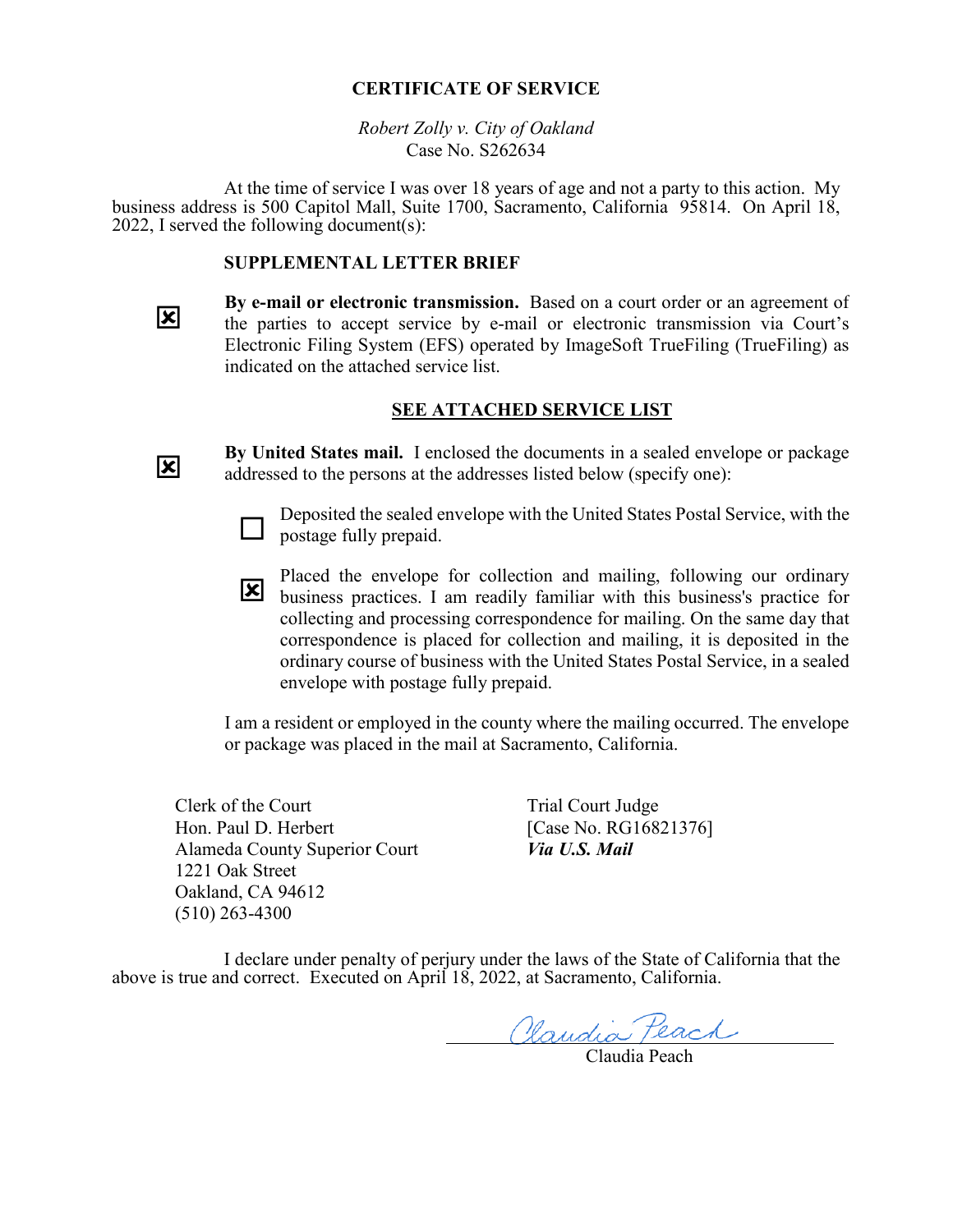| <b>Individual / Counsel</b>                                                                                                                                                                                                                                                                         | <b>Party Represented</b>                                                                                               |
|-----------------------------------------------------------------------------------------------------------------------------------------------------------------------------------------------------------------------------------------------------------------------------------------------------|------------------------------------------------------------------------------------------------------------------------|
| <b>Andrew M. Zacks</b><br>Zacks Freedman & Patterson, PC<br>235 Montgomery Street, Suite 400<br>San Francisco, CA 94104<br>$(415)$ 956-8100 • FAX: (415) 288-9755<br>az@zfplaw.com                                                                                                                  | Plaintiffs and Appellants ROBERT<br>ZOLLY, RAY McFADDEN, and<br><b>STEPHEN CLAYTON</b><br><i><b>Via TrueFiling</b></i> |
| Paul J. Katz<br>Katz Appellate Law<br>484 Lake Park Avenue, Suite 603<br>Oakland, CA 94610<br>$(510)$ 920-0543 • FAX: $(510)$ 920-0563<br>paul@katzappellatelaw.com                                                                                                                                 | Plaintiffs and Appellants ROBERT<br>ZOLLY, RAY McFADDEN, and<br><b>STEPHEN CLAYTON</b><br><i><b>Via TrueFiling</b></i> |
| Cedric C. Chao<br>Chao ADR, PC<br><b>One Market Street</b><br>Spear Tower, 36th Floor<br>San Francisco, CA 94105<br>$(415)$ 293-8088<br>cedric.chao@chao-adr-com                                                                                                                                    | Defendant and Respondent CITY OF<br><b>OAKLAND</b><br><b>Via TrueFiling</b>                                            |
| Stanley J. Panikowski<br>Jeanette Barzelay<br>Tamara Shepard<br>DLA Piper LLP<br>555 Mission Street, 24th Floor<br>San Francisco, CA 94105<br>$(415)$ 836-2500 • FAX: $(415)$ 836-2501<br>stanley.panikowski@us.dlapiper.com<br>jeanette.barzelay@us.dlapiper.com<br>tamara.shepard@us.dlapiper.com | Defendant and Respondent CITY OF<br><b>OAKLAND</b><br><b>Via TrueFiling</b>                                            |
| Laura E. Dougherty<br>Howard Jarvis Taxpayers Association 921 11th Street, ASSOCIATION<br>Suite 1201 Sacramento, CA 95814-2822<br>$(916)$ 444-9950 • FAX: $(916)$ 444-9823<br>laura@hita.org                                                                                                        | <b>HOWARD JARVIS TAXPAYERS</b><br><b>Via TrueFiling</b>                                                                |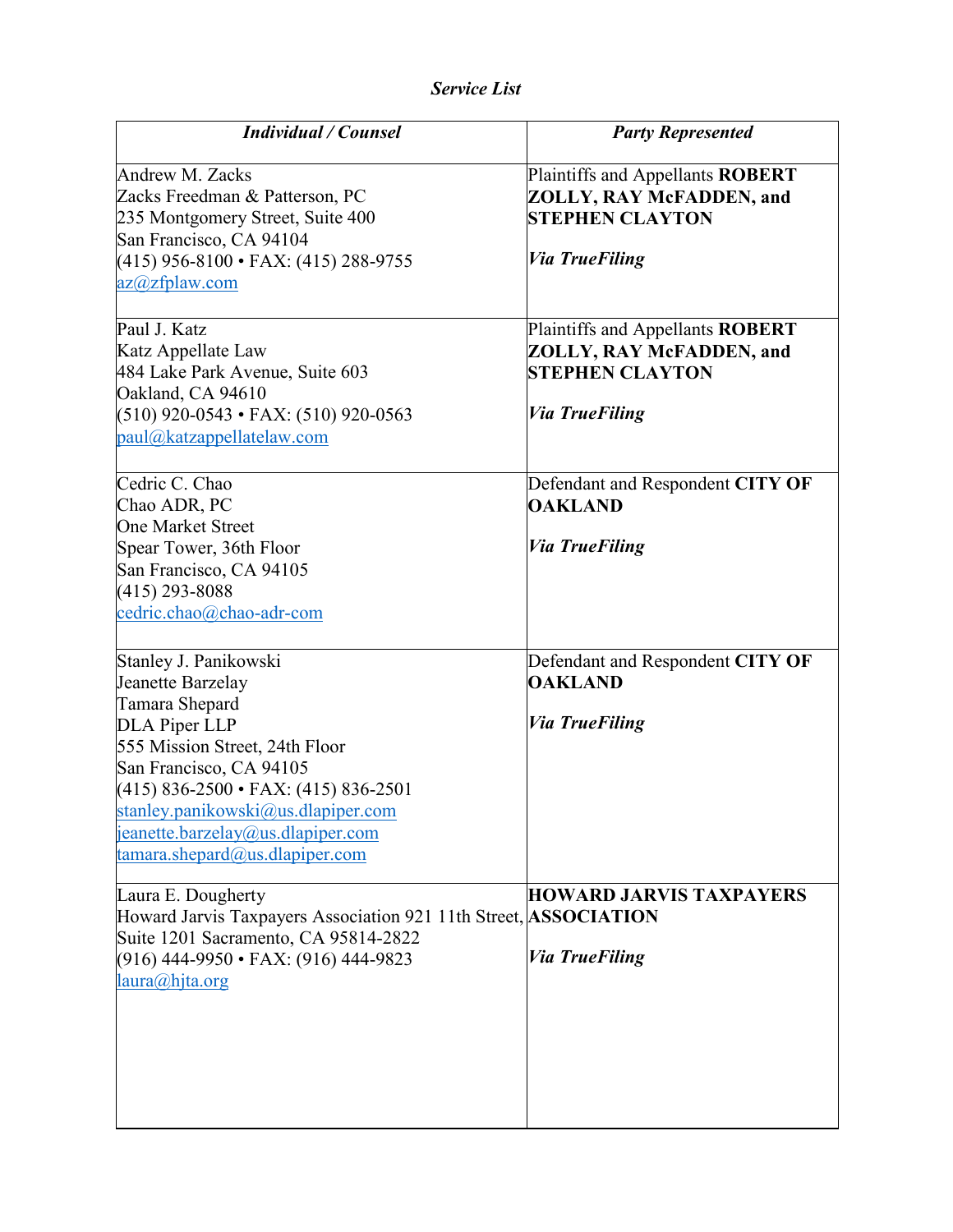| <b>Individual / Counsel</b>               | <b>Party Represented</b>         |
|-------------------------------------------|----------------------------------|
| Barbara Parker                            | Defendant and Respondent CITY OF |
| Doryanna Moreno                           | <b>OAKLAND</b>                   |
| Maria Bee                                 |                                  |
| David Pereda                              | <i><b>Via TrueFiling</b></i>     |
| Celso Ortiz                               |                                  |
| Zoe Savitsky                              |                                  |
| Oakland City Attorney's Office            |                                  |
| City Hall, 6th Floor                      |                                  |
| 1 Frank Ogawa Plaza                       |                                  |
| Oakland, CA 94612                         |                                  |
| $(510)$ 238-3601 • FAX: (510) 238-6500    |                                  |
| bparker@oaklandcityattorney.org           |                                  |
| dmoreno@oaklandcityattorney.org           |                                  |
| mbee@oaklandcityattorney.org              |                                  |
| dpereda@oaklandcityattorney.org           |                                  |
| cortiz@oaklandcityattorney.org            |                                  |
| zsavitsky@oaklandcityattorney.org         |                                  |
|                                           |                                  |
| Beth J. Jay                               | <b>JAIL INMATES AND THEIR</b>    |
| Jason R. Litt                             | <b>FAMILIES</b>                  |
| Jeremy B. Rosen                           |                                  |
| Joshua C. McDaniel                        | <b>Via TrueFiling</b>            |
| Horvitz & Levy                            |                                  |
| 3601 W. Olive Ave., 8 <sup>th</sup> Fl.   |                                  |
| Burbank, CA 91505                         |                                  |
| $(818)$ 995-0800                          |                                  |
| Bjay@horvitzlevy.com                      |                                  |
| jlitt@horvitzlevy.com                     |                                  |
| jrosen@horvitzlevy.com                    |                                  |
| jmcdaniel@horvitzlevy.com                 |                                  |
| Barrett S. Litt                           |                                  |
| Ronald O. Kaye                            |                                  |
| Kaye, McLane, Bednarski & Litt LLP        |                                  |
| 975 East Green Street                     |                                  |
| Pasadena, CA 91106                        |                                  |
| blitt@kmbllaw.com                         |                                  |
| rok@kmbllaw.com                           |                                  |
| Michael S. Rapkin                         |                                  |
| Scott B. Rapkin                           |                                  |
| Rapkin & Associates, LLP                  |                                  |
| 11543 W Olympic Blvd F12, Los Angeles, CA |                                  |
| 90064-1508                                |                                  |
| msraphi nQgmail.com                       |                                  |
| scottrapkin@rapkinesq.com                 |                                  |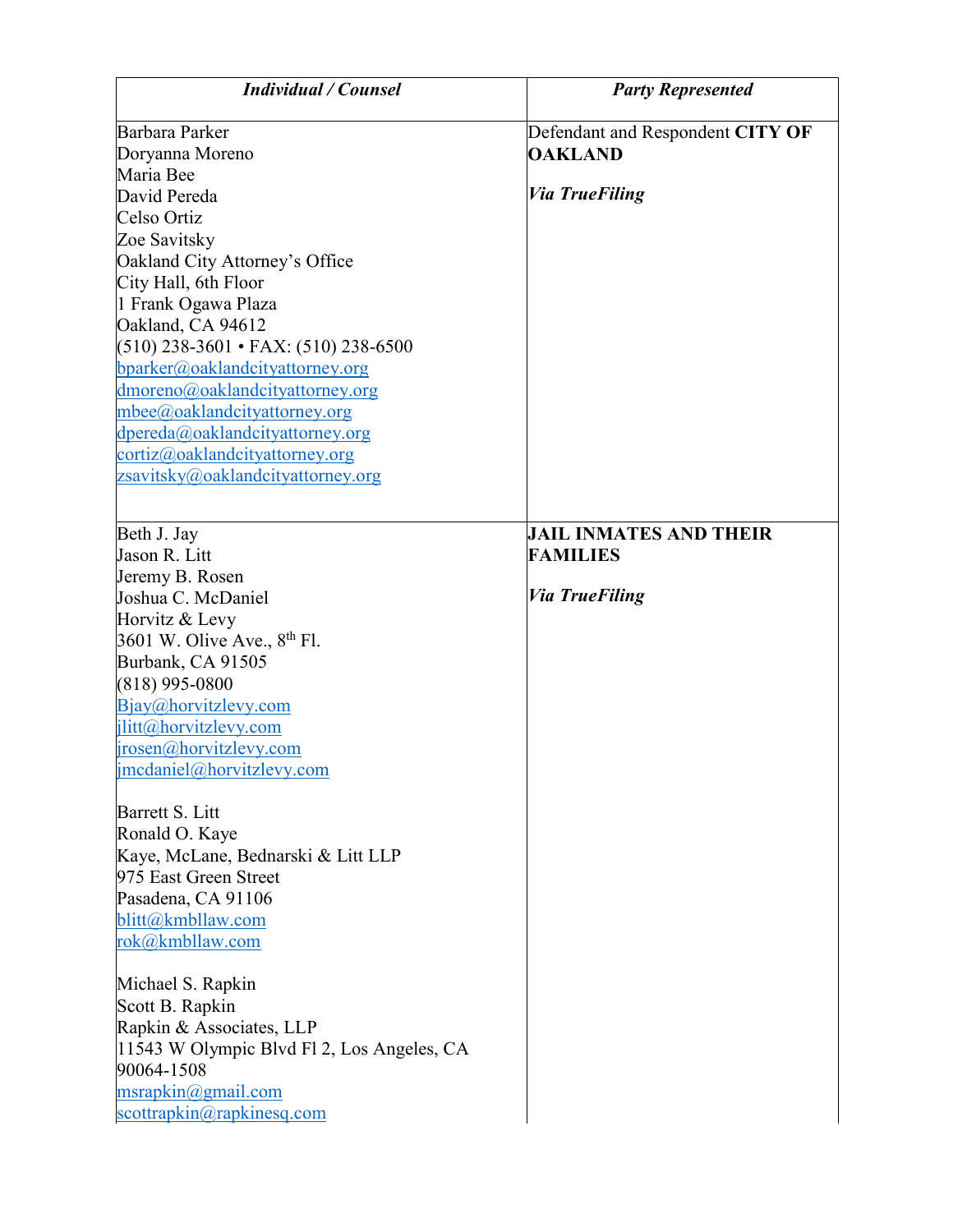| <b>Individual / Counsel</b>                                   | <b>Party Represented</b> |
|---------------------------------------------------------------|--------------------------|
| California Court of Appeal                                    | [Case No. A154986]       |
| First Appellate District, Division 1<br>350 McAllister Street | <b>Via TrueFiling</b>    |
| San Francisco, CA 94102<br>$(415)$ 865-7300                   |                          |
|                                                               |                          |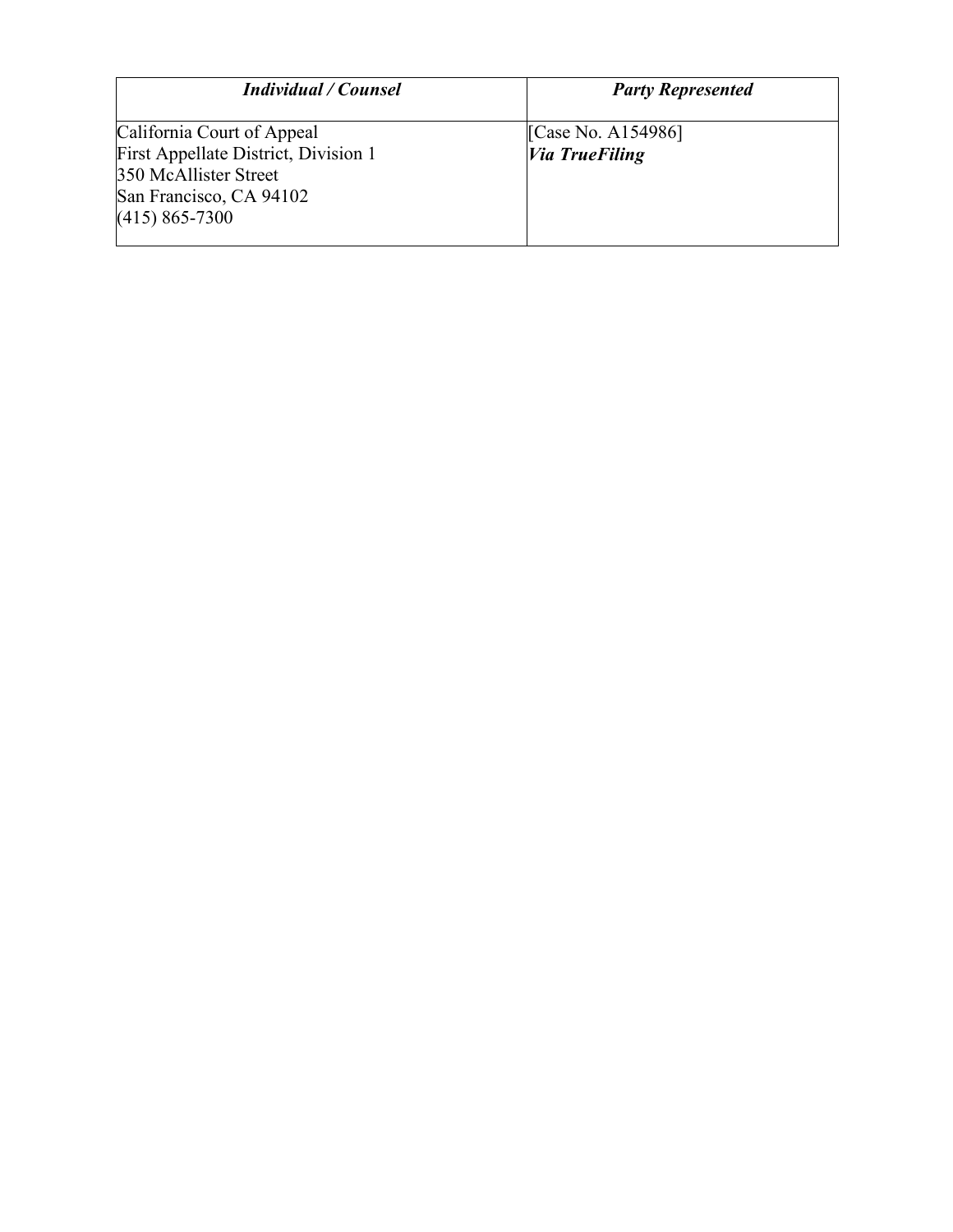#### **STATE OF CALIFORNIA**

Supreme Court of California

## *PROOF OF SERVICE*

# **STATE OF CALIFORNIA**

Supreme Court of California

Case Name:**ZOLLY v. CITY OF OAKLAND** Case Number:**S262634**

Lower Court Case Number:**A154986**

- 1. At the time of service I was at least 18 years of age and not a party to this legal action.
- 2. My email address used to e-serve: **Joshua.Nelson@bbklaw.com**

3. I served by email a copy of the following document(s) indicated below:

Title(s) of papers e-served:

| Filing T<br>$T$ vpe         | <b>Document Title</b>     |  |
|-----------------------------|---------------------------|--|
| <b>ADDITIONAL DOCUMENTS</b> | Supplemental Letter Brief |  |

Service Recipients:

| <b>Person Served</b>                                      | <b>Email Address</b>                | <b>Type</b> | Date / Time                   |
|-----------------------------------------------------------|-------------------------------------|-------------|-------------------------------|
| Cara Jenkins<br>Office of Legislative Counsel<br>271432   | cara.jenkins@lc.ca.gov              | le-         | 4/18/2022<br>Serve 5:44:30 PM |
| Zoe Savitsky<br>Oakland City Attorney's Office            | zsavitsky@oaklandcityattorney.org   | le-         | 4/18/2022<br>Serve 5:44:30 PM |
| Cedric Chao<br>CHAO ADR, PC<br>76045                      | cedric.chao@chao-adr.com            | e-          | 4/18/2022<br>Serve 5:44:30 PM |
| Barbara Parker<br>Office of the City Attorney             | $b$ jparker@oaklandcityattorney.org | le-         | 4/18/2022<br>Serve 5:44:30 PM |
| Adrienne Weil<br>Metropolitan Transportation Commission   | aweil@mtc.ca.gov                    | e-          | 4/18/2022<br>Serve 5:44:30 PM |
| Brian Kabateck<br>Kabateck Brown Kellner, LLP<br>152054   | bsk@kbklawyers.com                  | e-          | 4/18/2022<br>Serve 5:44:30 PM |
| Larry Peluso<br>Peluso Law Group, PC                      | pelusolaw@gmail.com                 | le-         | 4/18/2022<br>Serve 5:44:30 PM |
| Eric Shumsky<br>Orrick Herrington Sutcliffe LLP<br>206164 | eshumsky@orrick.com                 | le-         | 4/18/2022<br>Serve 5:44:30 PM |
| Richard Kellner<br><b>KELLNER LAW GROUP PC</b><br>171416  | rlk@kbklawyers.com                  | $e-$        | 4/18/2022<br>Serve 5:44:30 PM |
| Joanna Gin<br>Best Best & Krieger LLP<br>323715           | joanna.gin@bbklaw.com               | le-         | 4/18/2022<br>Serve 5:44:30 PM |
| Jeanette Barzelay<br>DLA Piper LLP                        | $ $ jeanette.barzelay@dlapiper.com  | e-          | 4/18/2022<br>Serve 5:44:30 PM |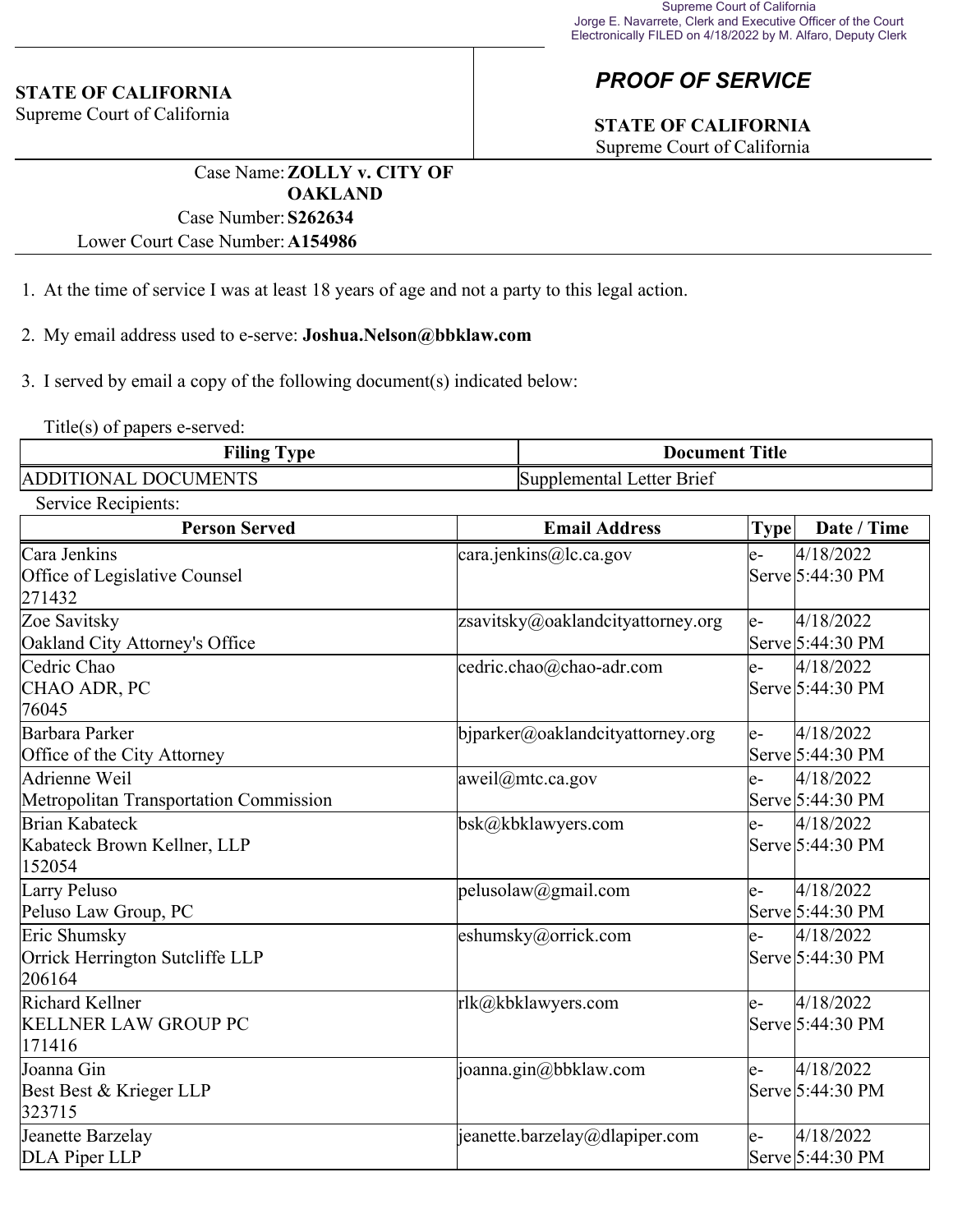| 261780                                                         |                                      |      |                                |
|----------------------------------------------------------------|--------------------------------------|------|--------------------------------|
| Tamara Shepard<br>DLA Piper<br>194772                          | $\tanar\alpha$ .shepard@dlapiper.com | e-   | 4/18/2022<br>Serve 5:44:30 PM  |
| Jason Litt<br>Horvitz & Levy LLP<br>163743                     | jlitt@horvitzlevy.com                | le-  | 4/18/2022<br>Serve 5:44:30 PM  |
| Robin Johansen<br>Olson Remcho LLP<br>79084                    | rjohansen@olsonremcho.com            | e-   | 4/18/2022<br>Serve 5:44:30 PM  |
| Monica Haymond<br>Orrick Herrington & Sutcliffe LLP<br>314098  | mhaymond@orrick.com                  | $e-$ | 4/18/2022<br>Serve 5:44:30 PM  |
| Andrew Zacks<br>Zacks, Freedman & Patterson, P.C.<br>147794    | $AZ@zf$ plaw.com                     | e-   | 4/18/2022<br>Serve 5:44:30 PM  |
| Claudia Peach<br>Best Best & Krieger LLP                       | claudia.peach@bbklaw.com             | e-   | 4/18/2022<br>Serve 5:44:30 PM  |
| Brian Goldman<br>Orrick, Herrington & Sutcliffe LLP<br>279435  | brian.goldman@orrick.com             | e-   | 4/18/2022<br>Serve 5:44:30 PM  |
| Beth Jay<br>Horvitz & Levy, LLP<br>53820                       | bigay@horvitzlevy.com                | $e-$ | 4/18/2022<br>Serve 5:44:30 PM  |
| Timothy Bittle<br>Howard Jarvis Taxpayers Foundation<br>112300 | tim@hjta.org                         | le-  | 4/18/2022<br>Serve 5:44:30 PM  |
| Barbara Parker<br>Office of Oakland City Attorney<br>69722     | bparker@oaklandcityattorney.org      | le-  | 4/18/2022<br>Serve 5:44:30 PM  |
| Joshua Nelson<br>Best Best & Krieger LLP<br>260803             | Joshua.Nelson@bbklaw.com             | e-   | 4/18/2022<br> Serve 5:44:30 PM |
| Larry Peluso<br>Court Added<br>281380                          | $\lim_{a \to \infty}$ elusolaw.net   | e-   | 4/18/2022<br>Serve 5:44:30 PM  |
| Joshua Mcdaniel<br>Horvitz & Levy LLP<br>286348                | imcdaniel@horvitzlevy.com            | e-   | 4/18/2022<br>Serve 5:44:30 PM  |
| Lutfi Kharuf<br>Best Best & Krieger<br>268432                  | lutfi.Kharuf@bbklaw.com              | e-   | 4/18/2022<br>Serve 5:44:30 PM  |
| Robin Johansen<br>Remcho, Johansen & Purcell, LLP<br>79084     | $r$ johansen $@r$ jp.com             | e-   | 4/18/2022<br>Serve 5:44:30 PM  |
| Maria Bee<br>Office of the City Attorney                       | $m$ bee@oaklandcityattorney.org      | e-   | 4/18/2022<br>Serve 5:44:30 PM  |
| Paul Katz<br>Katz Appellate Law PC<br>243932                   | $ $ paul@katzappellatelaw.com        | le-  | 4/18/2022<br>Serve 5:44:30 PM  |